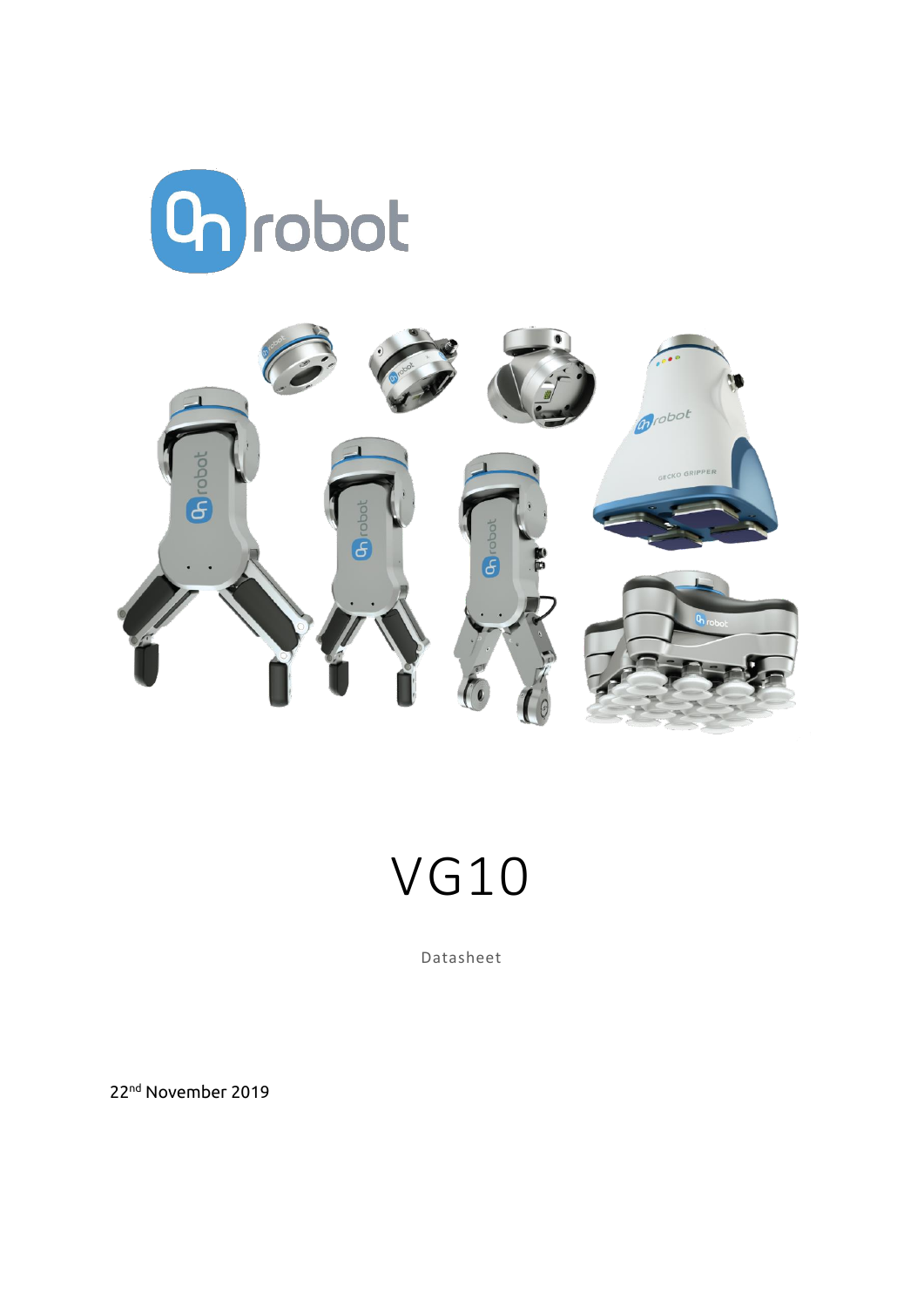### **VG10**

| <b>General Properties</b> |         | <b>Minimum</b>                                                      | <b>Typical</b>           | <b>Maximum</b>               | Unit                           |  |
|---------------------------|---------|---------------------------------------------------------------------|--------------------------|------------------------------|--------------------------------|--|
| Vacuum                    |         | 5 %<br>$-0.05$<br>1.5                                               |                          | 80%<br>$-0.810$<br>24        | [Vacuum]<br>[Bar]<br>$[$ inHg] |  |
| Air flow                  |         | $\mathbf 0$                                                         | ÷,                       | 12                           | [Nl/min]                       |  |
| Arms adjustment           |         | $\mathbf 0$                                                         |                          | 270                          | $[^{\circ}]$                   |  |
| Arm holding torque        |         |                                                                     | 6                        | $\overline{\phantom{0}}$     | [Nm]                           |  |
| Payload                   | Rated   | 10<br>22                                                            |                          |                              | [kg]<br>$[\mathsf{lb}]$        |  |
|                           | Maximum | 15<br>33                                                            |                          |                              | [kg]<br>[lb]                   |  |
| Vacuum cups               |         | 1                                                                   | $\overline{\phantom{a}}$ | 16                           | [pcs.]                         |  |
| Gripping time             |         |                                                                     | 0.35                     | $\qquad \qquad \blacksquare$ | [s]                            |  |
| Releasing time            |         |                                                                     | 0.20                     | $\overline{a}$               | [s]                            |  |
| Foot-inch-foot            |         |                                                                     | 1.40                     |                              | [s]                            |  |
| Vacuum pump               |         | Integrated, electric BLDC                                           |                          |                              |                                |  |
| Arms                      |         | 4, adjustable by hand                                               |                          |                              |                                |  |
| Dust filters              |         | Integrated 50pm, field replaceable                                  |                          |                              |                                |  |
| IP Classification         |         | <b>IP54</b>                                                         |                          |                              |                                |  |
| Dimensions (folded)       |         | [mm]<br>105 x 146 x 146<br>$4.13 \times 5.75 \times 5.75$<br>[inch] |                          |                              |                                |  |
| Dimensions (unfolded)     |         | [mm]<br>105 x 390 x 390<br>4.13 x 15.35 x 15.35<br>[inch]           |                          |                              |                                |  |
| Weight                    |         | 1.62<br>3.57                                                        |                          | [kg]<br>[lb]                 |                                |  |

| <b>Operating Conditions</b>        | <b>Minimum</b> | <b>Typical</b> | <b>Maximum</b>           | <b>Unit</b>         |
|------------------------------------|----------------|----------------|--------------------------|---------------------|
| Power supply                       | 20.4           | 24             | 28.8                     | [V]                 |
| Current consumption                | 50             | 600            | 1500                     | [mA]                |
| Operating temperature              | 32             |                | 50<br>122                | $\lceil$ °C<br>†°Fi |
| Relative humidity (non-condensing) |                |                | 95                       | [%]                 |
| Calculated MTBF (operating life)   | 30.000         |                | $\overline{\phantom{0}}$ | [hours]             |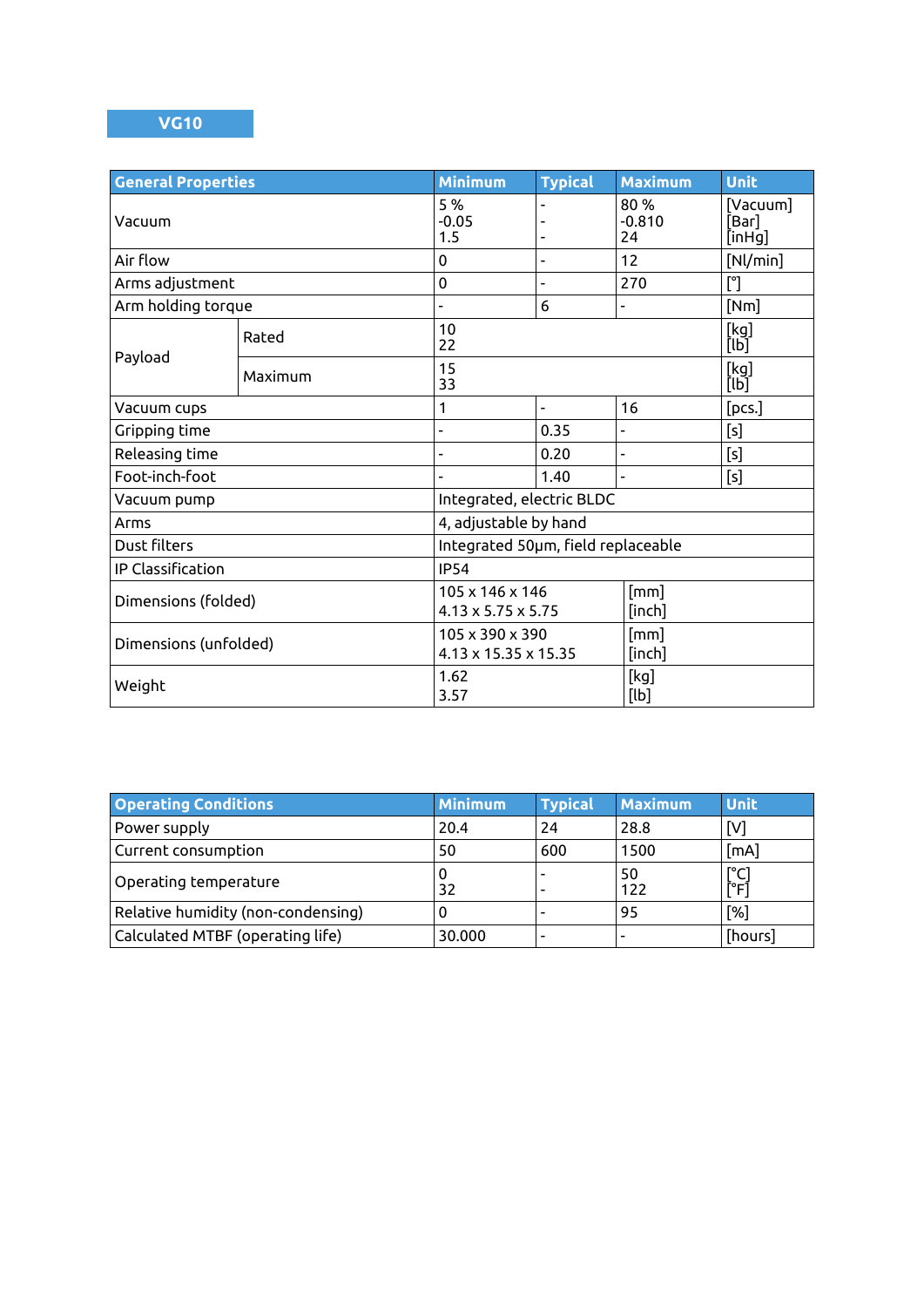#### **Positioning the VG10 arms**

The arms can be folded to the preferred position simply by pulling in the arms. The torque needed to overcome the friction in the rotatable joints of the arm is high (6 N/m) to ensure that the arms do not move when handling 10 kg payloads.

The VG10 suction cups are grouped into two independent channels.



When the four arms are adjusted to preferred angles, it is recommended to add the accompanied arrow stickers. This allows for easy realignment and exchanging between different work items.



#### **Vacuum cups and fittings**

It is possible to change suction cups simply by pulling them off the fittings. Unused holes can be blinded using a blind screw, and each fitting can be changed to a different type to match the desired suction cup. Use a 3 mm Allen key for changing to blind screws or another type of fitting.

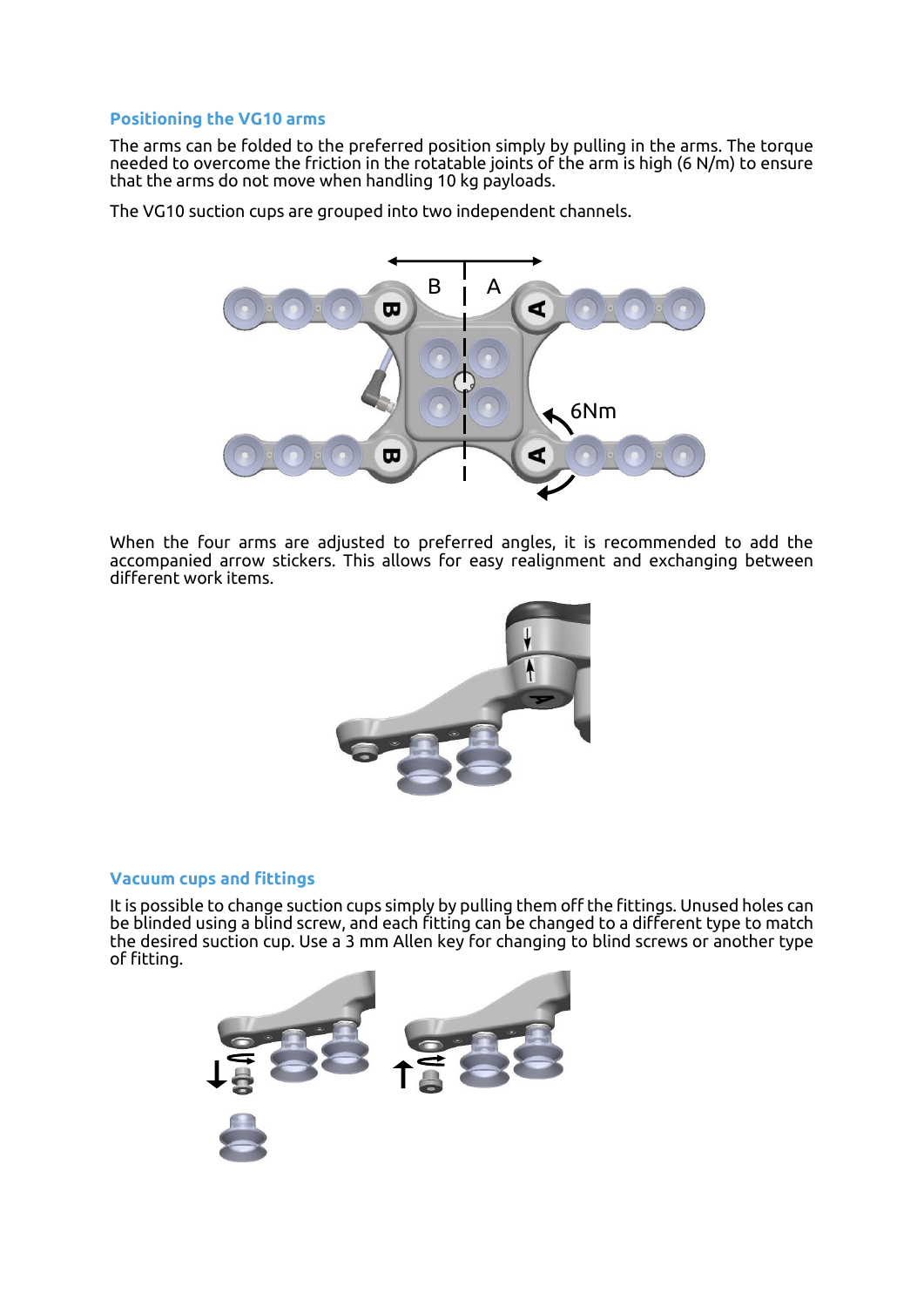The thread size is the commonly used G1/8"; allowing for standard fittings, blinders and extenders to be fitted directly to the VG10 arms and housing, see mechanical details in the 7.2.

Choosing the right vacuum cups for your application is essential. The VG10 comes with common 30 mm silicone vacuum cups which are good for hard and flat surfaces, but not good for uneven surfaces and it might leave microscopic traces of silicone on the workpiece which can cause issues with some types of painting processes afterwards. Below is a table with general recommendations.

| <b>Workpiece surface</b>    | <b>Vacuum cup shape</b>  | <b>Vacuum cup material</b> |  |
|-----------------------------|--------------------------|----------------------------|--|
| Hard and flat               | Normal or dual lip       | Silicone or NBR            |  |
| Soft plastic or plastic bag | Special plastic bag type | Special plastic bag type   |  |
| Hard but curved or uneven   | Thin dual lip            | Silicone or soft NBR       |  |
| To be painted afterwards    | Any type                 | NBR only                   |  |
| Varying heights             | 1.5 or more bevels       | Any type                   |  |



#### **NOTE:**

It is recommended to consult a vacuum cup specialist to find the optimal vacuum cup where the standard types are insufficient.

#### **Payload, vacuum and air flow**

The lifting capacity (payload) of the VG10 depends primarily on the following parameters:

- Suction area
- Vacuum
- Air flow

These three parameters are explained in the following subsections.

#### **Suction area**

The higher suction area, the higher lifting capacity. Be aware that the actual suction area is smaller than the outer diameter of your vacuum cups, as the vacuum cup libs forms around the workpiece, the actual suction area is reduced (see figure below)



With a typical vacuum of 60% and one vacuum cup with a 200 mm2 suction area, the lifting force is:

$$
F_{cup} = p \cdot A = [\Delta Pa] \cdot [m^2] = 60\% \cdot 101.3\,kPa \cdot 10^3 \cdot 200 \,mm^2 \cdot 10^{-6} = 12.2 \,N
$$

With this force per vacuum cup, to lift 10 kg and accelerate with 2g's, this many vacuum cups are needed: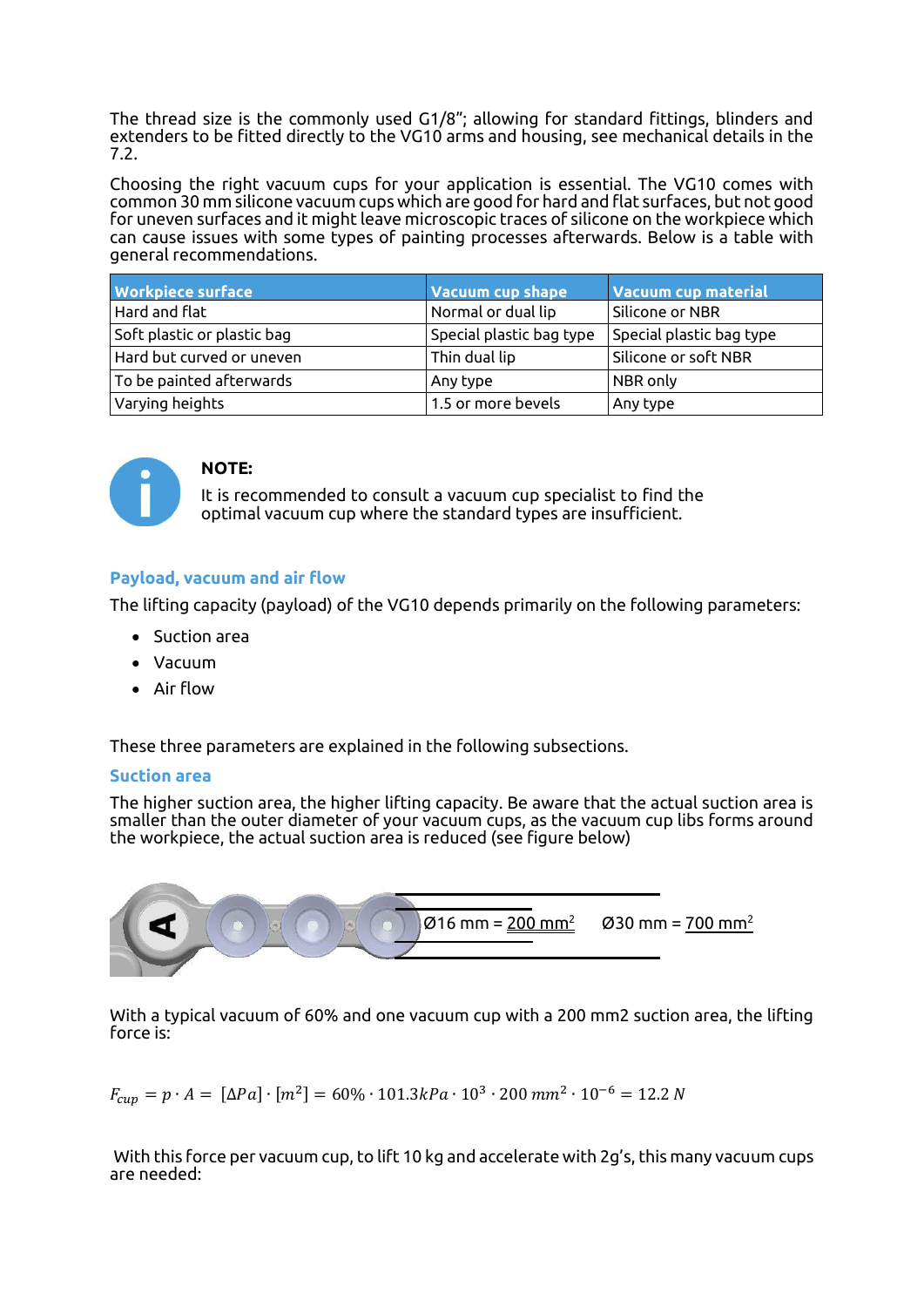Number of cups = 
$$
\frac{m \cdot a}{F_{cup}} = \frac{[kg] \cdot [m_{s^2}]}{[N]} = \frac{10 \cdot 2 \cdot 9.81}{12.2} = 16
$$
 vacuum cups

It is often a good idea to use more vacuum cups than needed, to accommodate for vibrations, leaks and other unexpected conditions. However, the more vacuum cups, the more air leakage (air flow) is expected and the more air is moved in a grip resulting in longer gripping times.

#### **Vacuum**

Vacuum is defined as the percentage of absolute vacuum achieved relative to atmospheric pressure, i.e.:

| % vacuum | <b>Bar</b>                 | kPa                                            | <b>inHg</b>             | <b>Typically used for</b>                       |
|----------|----------------------------|------------------------------------------------|-------------------------|-------------------------------------------------|
| 0%       | $0.00$ rel.<br>$1.01$ abs. | 0.00 <sub>re</sub> l.<br>101.3 abs. 129.9 abs. | 0.0 <sub>re</sub> l.    | No vacuum / No lifting capacity                 |
| 20%      | $0.20$ rel.<br>$0.81$ abs. | 20.3rel.<br>81.1 abs.                          | 6.0rel.<br>23.9 abs.    | Cardboard and thin plastics                     |
| 40%      | $0.41$ rel.<br>$0.61$ abs. | 40.5rel.<br>$60.8$ abs.                        | 12.0rel.<br>$18.0$ abs. | Light workpieces and long suction cup life span |
| 60%      | $0.61$ rel.<br>$0.41$ abs. | 60.8 <sub>re</sub> l.<br>$40.5$ abs.           | 18.0rel.<br>12.0 abs.   | Heavy workpieces and strongly secured grips     |
| 80%      | $0.81$ rel.<br>$0.20$ abs. | 81.1 <sub>rel</sub><br>$20.3$ abs              | 23.9rel.<br>$6.0$ abs.  | Max. vacuum. Not recommended                    |

The vacuum percentage setting is the target vacuum. The pump will run at full speed until the target vacuum is achieved, and then run at a lower speed necessary to maintain the target vacuum.

The pressure in the atmosphere varies with weather, temperature and altitude. The VG10 automatically compensates for altitudes up to 2km, where the pressure is about 80% of sea level.

#### **Air flow**

Air flow is the amount of air that must be pumped to maintain the target vacuum. A completely tight system will not have any air flow, whereas real life applications have some smaller air leakages from two different sources:

- Leaking vacuum cup lips
- Leaking workpieces

The smallest leak under a vacuum cup can be hard to find (see picture below).

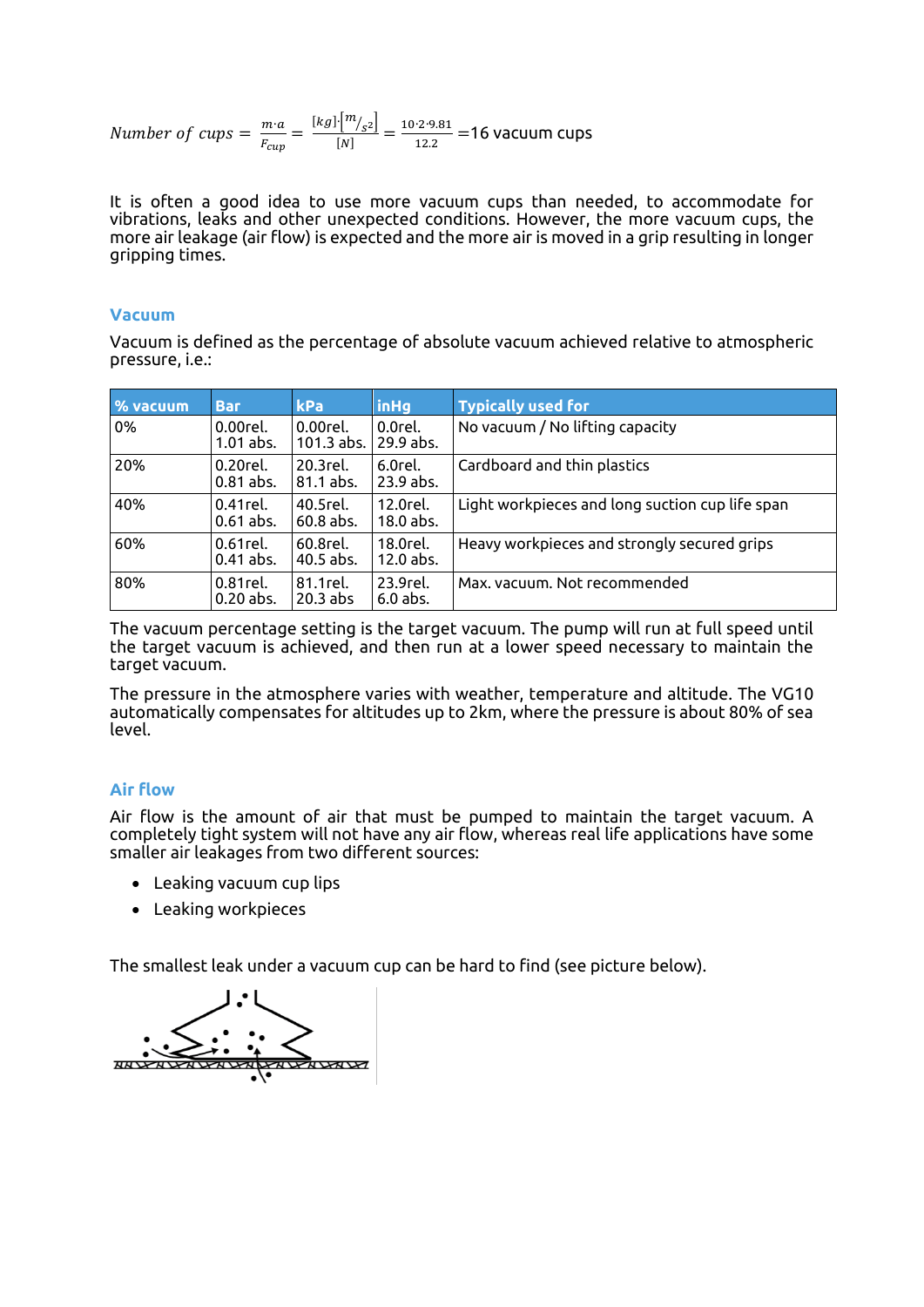Leaking workpieces can be even harder to identify. Things that look completely tight might not be tight at all. A typical example is coarse cardboard boxes. The thin outer layer is often requiring a lot of air flow to create a pressure difference over it (see figure below).



Therefore, the users must be aware of the following:

- VG10 is not suitable for most uncoated, coarse cardboard boxes.
- Extra attention must be paid to leakages, e.g. vacuum cup shape and surface roughness

The air flow capability of a VG10 is shown in the graph below:





#### **NOTE:**

The easiest way to check if a cardboard box is sufficiently tight is simply to test it using the VG10.

A high vacuum percentage setting does not give a higher lifting capacity on corrugated cardboard. In fact, a lower setting is recommended, e.g. 20%.

A low vacuum setting results in less air flow and less friction below the vacuum cups. This means VG10 filters and vacuum cups will last longer.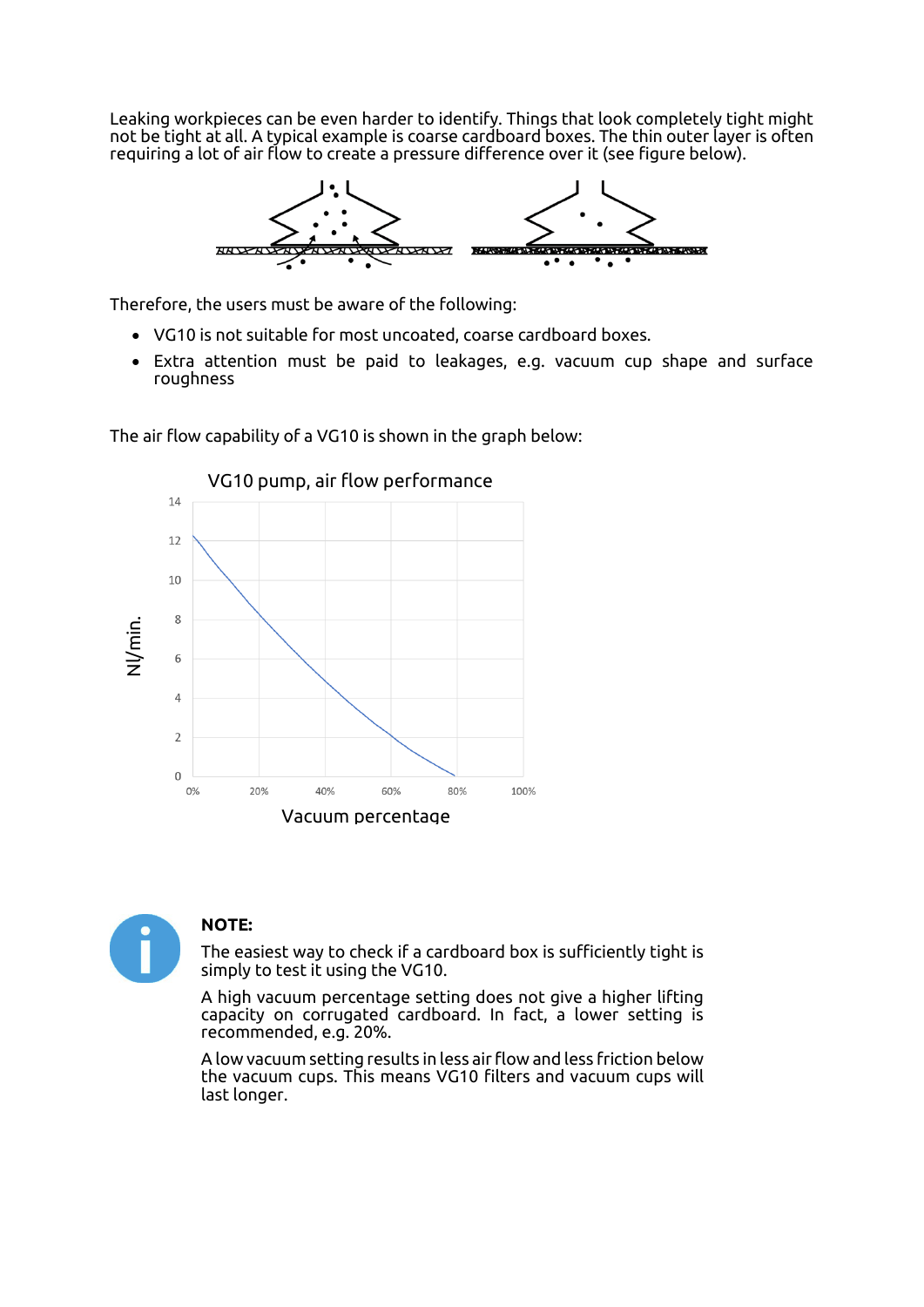## **VG10**



All dimensions are in mm and [inches].

**Syrot** 

 $146[5,729]$